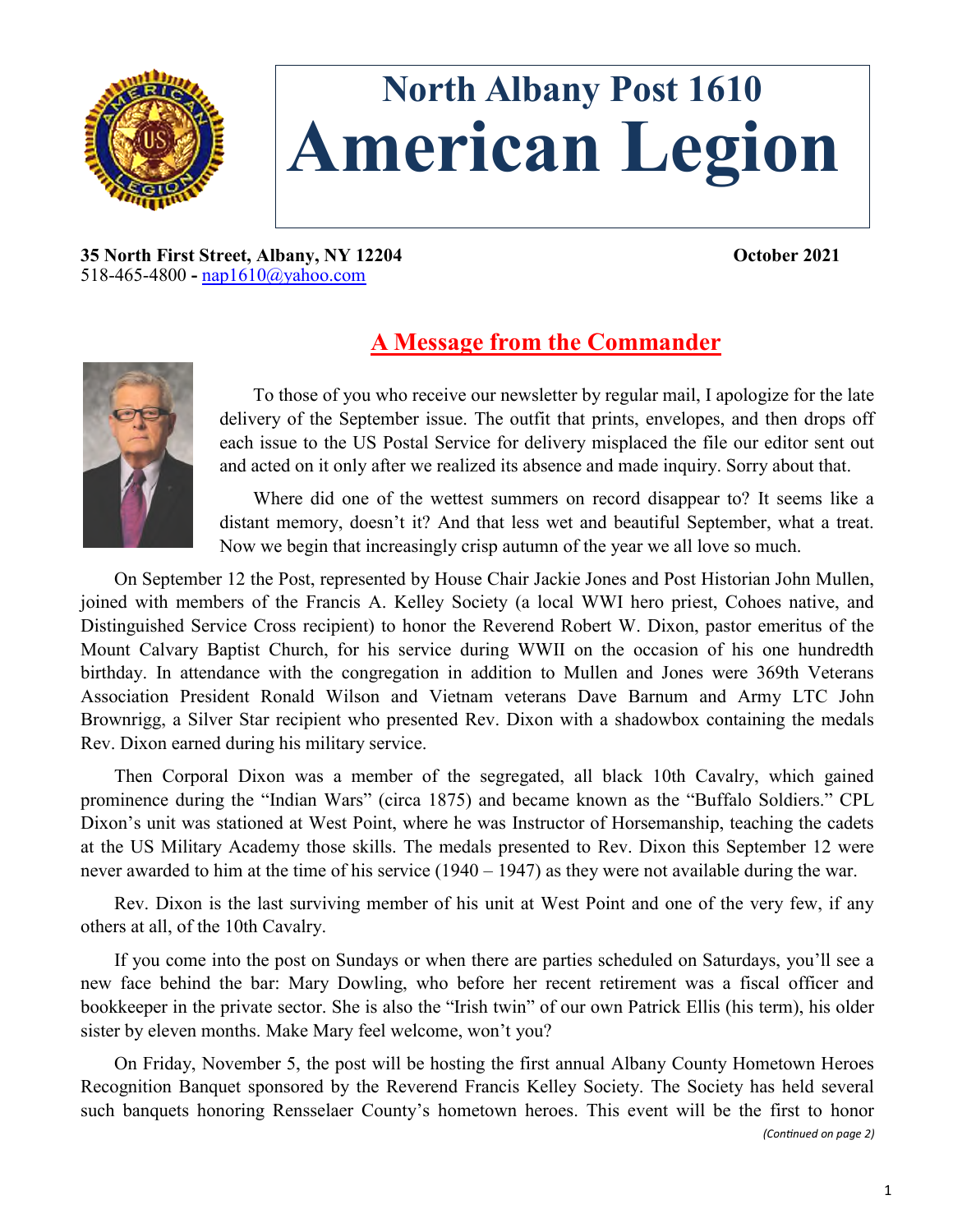Albany County heroes. The inaugural recipient will be Vietnam veteran and longtime newspaper journalist Terry Brown. Others recognized will include our own Chuck Lossi and the late Anthony Schmitz. Seating is limited. Cost is \$30.00. RSVP to the Commander at 518-434-6438 by October 31.



**Lawrence Wiest, Commander**

Sunday, September 12 at Mount Calvary Baptist Church, Albany, on the occasion of Rev. Robert Dixon's one hundredth birthday: from left, Vietnam veterans John Mullen, Dave Barnum, and LTC John Brownrigg, Rev. Dixon and his wife Georgia Dixon, 369th Veterans Association President Ronald Wilson, and Post 1610 House Chair Jackie Jones. (Picture by Lois Dysard)

**Limericks Party to Benefit Post Saturday Nite, October 16, 5:00 p.m. Music, Snacks, Raffles, Etc. \$5.00 Donation**

#### **Chaplain's News**

#### **Sick Call:**

- **Mickey Ryan - Legion**
- **Mike Conners - Sons**

If you know of anyone who is sick or has passed, please contact our Chaplains Charles Lossi at 518-438-6336 or Peggy Hovish  $(518-785-3485)$  or phovish $@n$ ycap.rr.com) or Kathy Schmitz-Morfe (518-495-2955 or [ksmorfe@gmail.com\)](mailto:ksmorfe@gmail.com). Or, newsletter editor Gretchen Riley [\(ghodges220@yahoo.com](mailto:ghodges220@yahoo.com) or 518-526-8753).

**Auxiliary Chicken BBQ to Benefit Post Sunday, October 17, 3:00 to 5:00 p.m. -- \$15.00 Contact Judy Benner by 10/13 at 518-817-1240 or [judybenner13@gmail.com](mailto:judybenner13@gmail.com)**

#### **Dart League**

The Dart League kicked off their season on September 24 at 7 p.m. If interested, sign up at the bar or call the bar at 518- 465-1402.

#### *Email note from Mickey Ryan:*

"Reminder to our membership and friends that Gretchen has been doing the newsletter free of charge for many years. So guys get off your duff and give her a hand. PS: a call to the Post would not hurt. We need all the help we can get."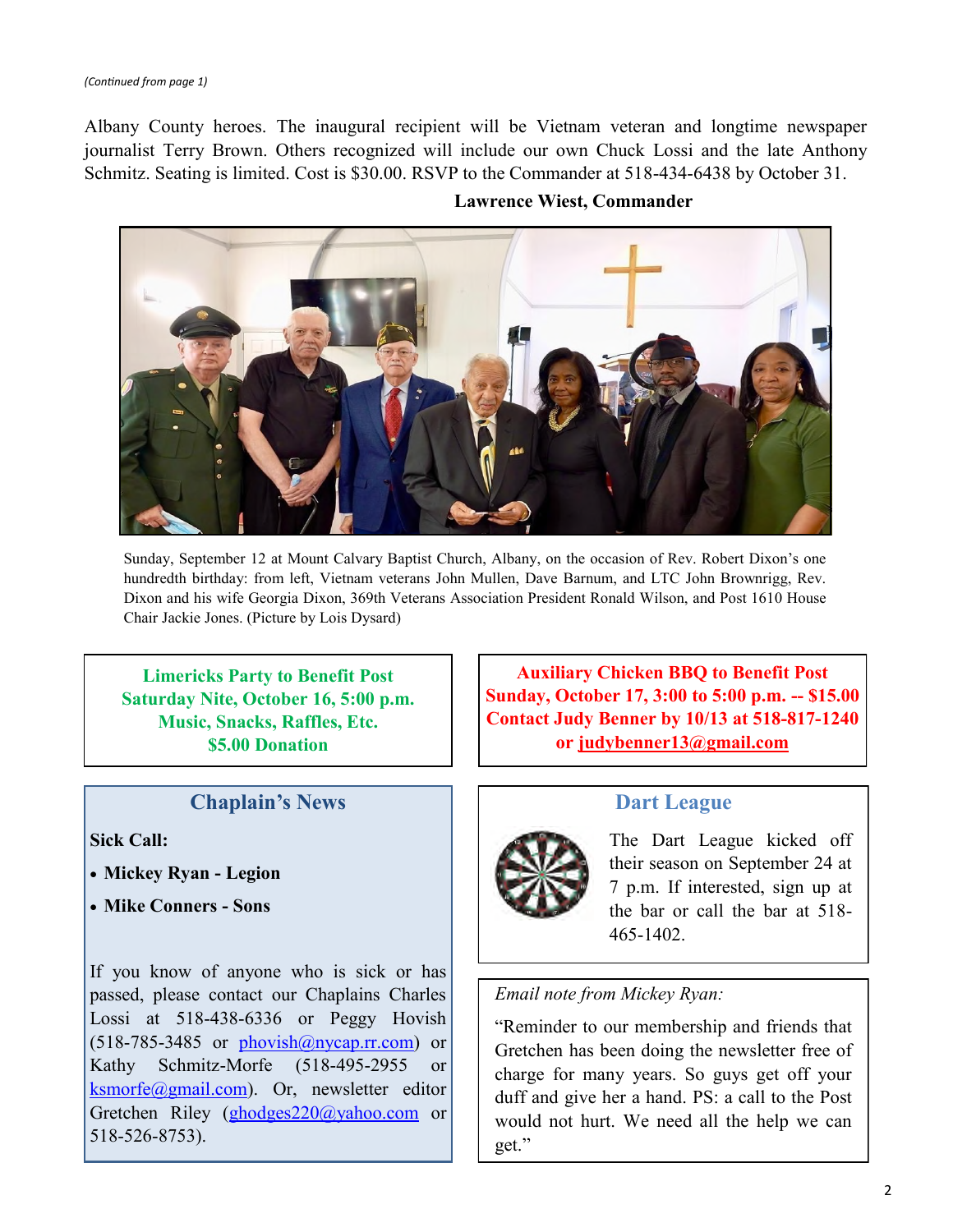#### **Auxiliary News**

Well, our first Auxiliary meeting is now over and everyone is anxious to start doing things. Our Maritime Ministry and Birthright collections are still going on accepting men's winter hats, scarves and gloves and items for newborn babies. Just a reminder, aluminum ring tabs, canceled postage stamps and greeting card fronts are also being collected.

RADA knives are still being sold as a fundraiser. If you go to their website and pick out what you would like to order just email me. I will add it to other orders. There will be a small shipping charge as well. Keep in mind they make great shower or wedding gifts or helping someone set up their first apartment.

Takeout BBQ Chicken Dinner is coming up on Sunday, October 17. Dinners must be preordered and paid for by Thursday the 13th. They are \$15.00 each and can be picked up between 3-5 p.m. on that Sunday. There will also be seating at the Post if you would like to eat there and enjoy a cocktail with your dinner. We are also going to have a 50/50 raffle and poppies at pickup. To order a dinner, contact Judy Benner (518-817-1240 or [judybenner13@gmail.com\)](mailto:judybenner13@gmail.com). This event is a fundraiser for the Post.

Jan reports that dues are coming in. However, there are still many who have not paid. Please send your check to Jan made out to NA ALA #1610 and mail to her at 1160 New Scotland Rd., Albany, NY 12208. Dues are still \$25.00 and junior members are \$8.00. Let's make Jan's job easier by paying now so she doesn't have to send reminders out.

There are several upcoming events at the Post so make sure you read your newsletter and support our Post. Did you realize it is the last surviving Post in the city of Albany?

> **For God and Country, Judy Benner President**

### **Sampson Memorial Naval and Air Force Museum (Sampson Naval Base)**

I know there are many of us that have been told that our fathers or grandfathers served in the US Navy during WWII, but have you ever wondered how it started and where.

A little over a year ago, I read in the TU that our own Post member, Jack Mullen, had passed away. His obituary stated that he went to Navy basic training at the Sampson Naval Base in Romulus, NY. Not many families mention this particular fact about their loved one in an obituary, but it got me wondering about my father's Navy basic training experience. I have my dad's DD214 and found out that he also went to Sampson for basic training in Nov. 1942. My husband, Larry, and I have been to the Sampson State Park camping, the site of the Sampson Memorial Naval and Air Force Museum and even gone through the museum, never realizing its significance to my father's navy experience. After visiting the museum this past summer and finding their Facebook page, 'Sampson Memorial Naval & Air Force Museum', I have been able to learn some really interesting facts about NYS history during WWII. This base was opened in October 1942 and was processing 2,000 recruits daily!!! They went through 6 weeks of basic training and with my father being in the Armed Guard, he stayed even longer at Seneca Lake. He didn't leave until March 1943, before being sent to Norfolk, VA for advanced Armed Guard training. They graduated over 600,000 sailors during its time before closing in 1946. I saw many comments on the FB page talking about the winter weather there. Many saying it was the coldest time they ever experienced with it reaching 28 degrees below zero at times.

This facility processed six companies of men (and women) at a time and had over 600 buildings. The volunteer that I spoke to while there helped me find my dad's name, Leigh Garhartt, in their books in the library, which gave